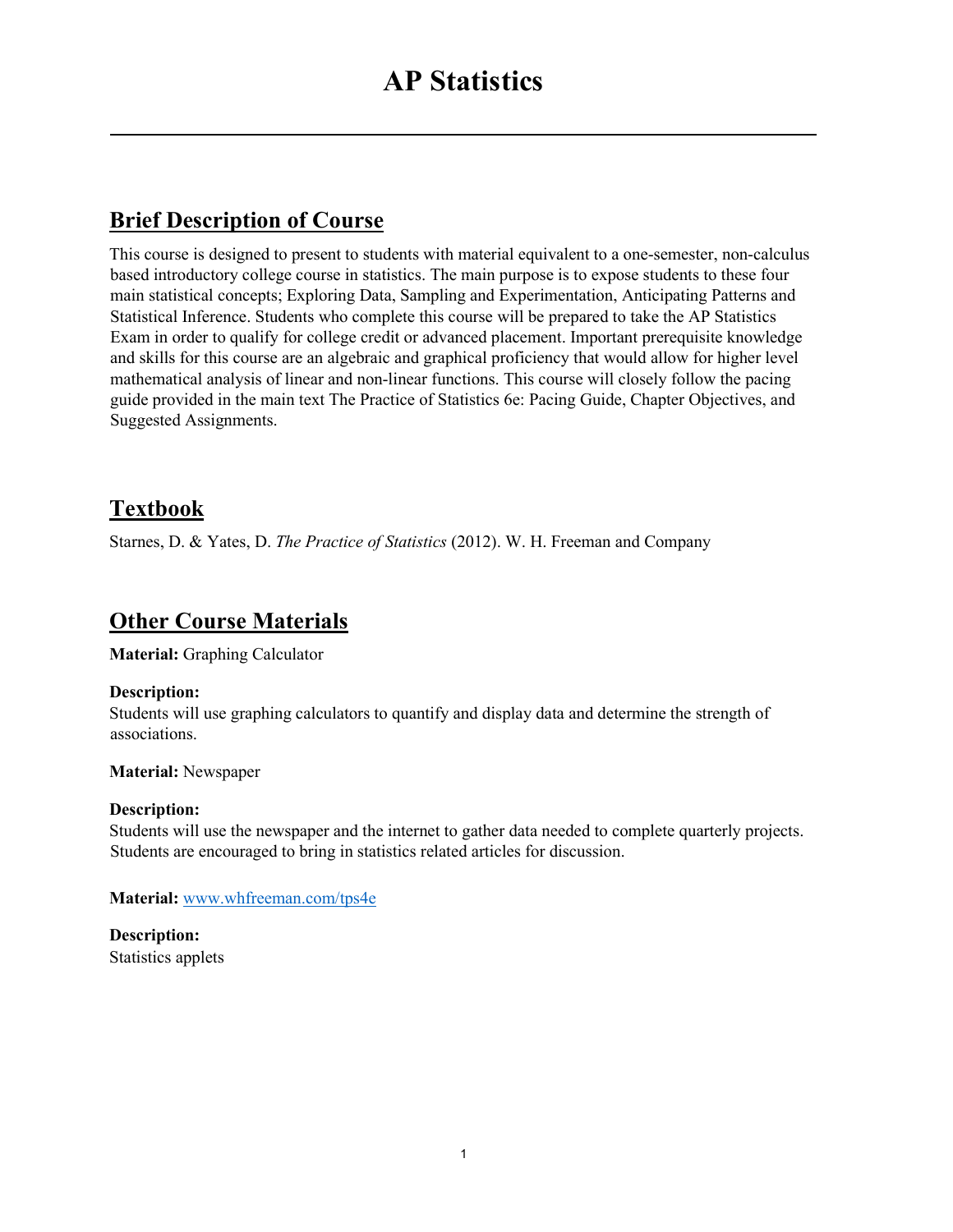### **Standards**

This course covers standards outlined in the Pennsylvania Department of Education Academic Standards for Mathematics.

# **Unit Information**

# **Chapter 1 Exploring Data - 10 days**

### **Content and/or Skills Taught:**

Classify variables as categorical or quantitative-make bar graphs and compare related quantitiesrecognize when to use a pie chart, identifying deceptive graphs, answer questions about marginal and conditional distributions, make dot plot and stem plots and describe the overall patterns and distributions, interpret histograms as symmetric or skewed and identify modes, calculate and interpret measures of center, calculate and interpret measures of spread (IQR), identify outliers using the 1.5 x IQR formula, make a boxplot, calculate and interpret standard deviation, select appropriate measures of spread.

### **Major Assignments and/or Assessments:**

Chapter 1 test

### **PA Standards:**

CC.2.4.HS.B.1-Summarize, represent, and interpret data on a single count or measurement variable.

CC.2.4.HS.B.2 -Summarize, represent, and interpret data on two categorical and quantitative variables.

# **Chapter 2 Modeling Distributions of Data- 8 days**

### **Content and/or Skills Taught:**

Use percentile to locate individual values within a distribution, interpret a cumulative relative frequency graph, find the standardized value (z-score) and interpret z-score, describe the effect of adding or using scalars on distributions, approximating the location of the median on a density curve, use 68-95-99.7 rule on normal distribution curve, use a standard normal curve to determine z-score from a percentile, use a z-score table to find percentile of a value, asses normality of data by graphing, interpret a normal probability plot.

### **Major Assignments and/or Assessments:**

Chapter 2 test

### **PA Standards:**

CC.2.4.HS.B.1-Summarize, represent, and interpret data on a single count or measurement variable.

CC.2.4.HS.B.2 -Summarize, represent, and interpret data on two categorical and quantitative variables.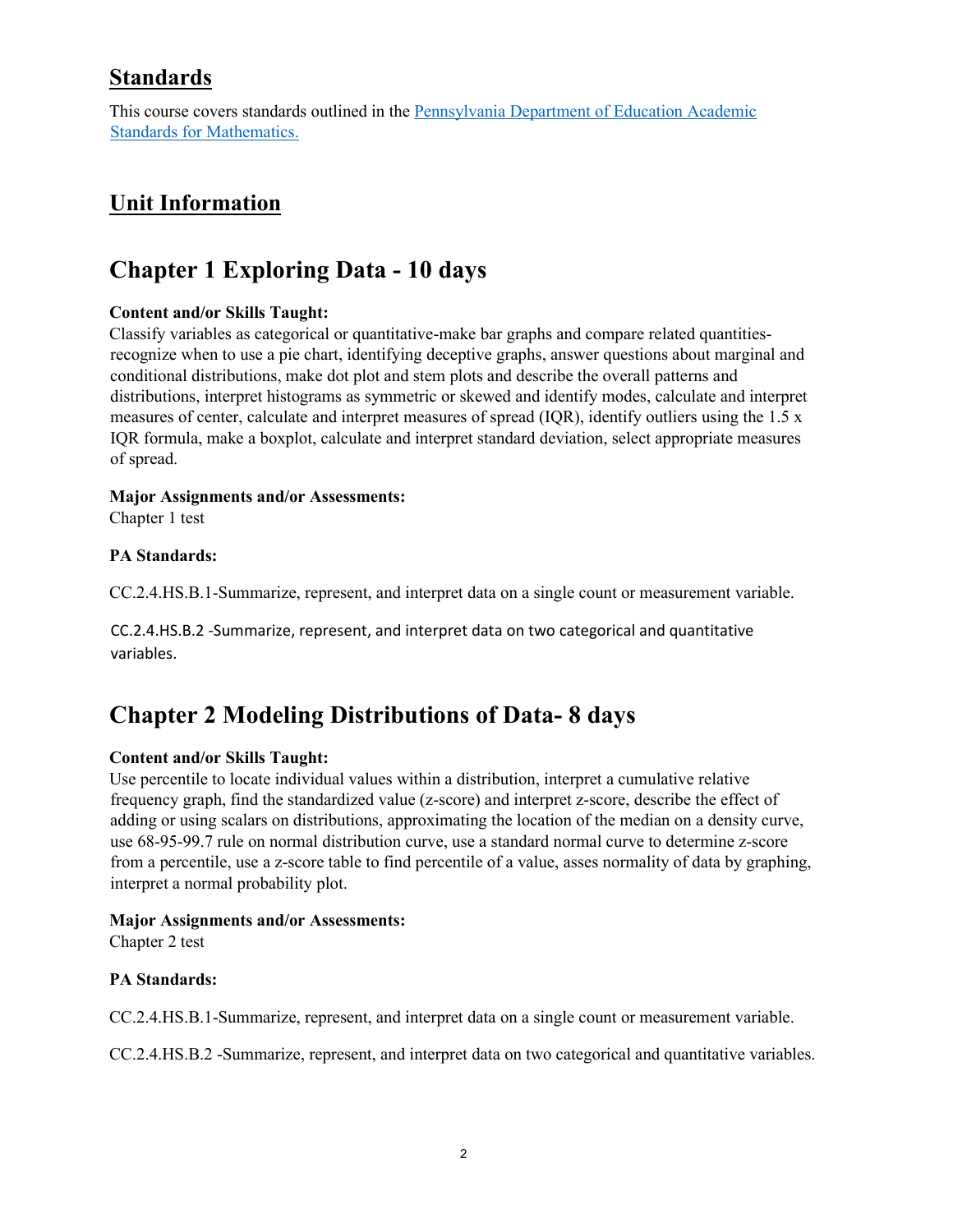# **Chapter 3 Describing Relationships**

### **Content and/or Skills Taught:**

3.1- identify explanatory and response variables, make scatter plots to display quantitative data between two variable, describe direction, form and strength of the overall pattern of the scatter plot and recognize outliers, calculate and interpret correlation (r) in context and how it is influenced by extreme observations, interpret the slope and y intercept of a least - squares regression line in context, use the least squares regression line to predict y, recognize the dangers of extrapolation, calculate and interpret residuals in context, explain the concept of least squares, use technology to find the least squares regression line, find the slope and intercept of the least squares regression line from the means and standard deviation of x and y and their correlation, construct and interpret residual plots to assess if a linear model is appropriate, use the standard deviation of the residuals and r squared to assess how well the line fits the data and interpret them in context, identify the equation of the least squares regression line from computer output, explain how association does not imply causation and how extreme observations effect r squared.

#### **PA Standards:**

CC.2.4.HS.B.3- Analyze linear models to make interpretations based on the data.

#### **Major Assignments and/or Assessments:**

Chapter 3 test and first quarter project. Students create scatter plots to investigate to separate explanatory variables. They will begin with a hypothesis and use a least squares regression line, shape, form, strength, residuals, and correlation to support or refute their hypothesis.

# **Chapter 4 Designing Studies**

### **Content and/or Skills Taught:**

Identify population and sample, voluntary response and convenience samples. Explain how bad sampling methods can lead to bias, describe how to use a chart or technology to generate a simple random sample, distinguish simple random sample from a stratified or cluster sample and the advantages/disadvantages of each, explain how under coverage, nonresponse, and question wording can lead to bias, distinguish between an observational study and an experiment, explain how a lurking variable can lead to confounding, identify subjects, explanatory variables, treatments, and response variables in an experiment, describe a completely random design for an experiment and why it is important. Describe placebo effect and blinding, explain what "statistically significant" means. Distinguish between completely randomized design and randomized block design. Know when matched pairs experimental design is appropriate and how to implement it. Determine the scope of inference for a statistical study and to evaluate whether it has been carried out in an ethical manner.

### **PA Standards:**

CC.2.4.HS.B.1- Summarize, represent, and interpret data on a single count or measurement variable.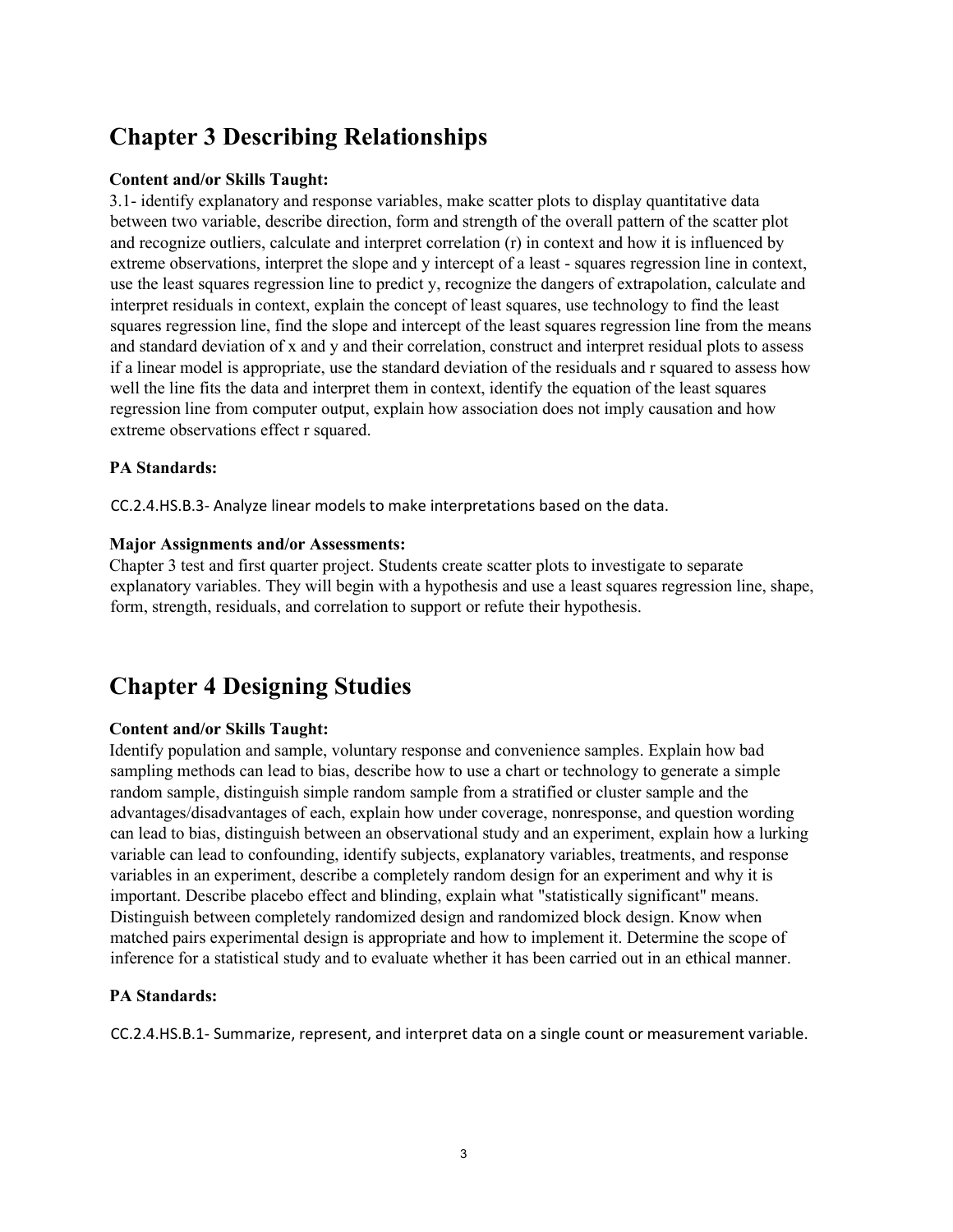#### **Major Assignments and/or Assessments:**

Chapter 4 test

# **Chapter 5 Probability: What are the chances?**

#### **Content and/or Skills Taught:**

Interpret probability as a long run relative frequency in context. Use simulations to model random behavior. Describe a probability model for a chance process. Use basic probability rules, including the complement rule and the addition rule for mutually exclusive events. Use a Venn diagram to model a chance process involving two events, use the general addition rule, multiplication rule and a tree diagram. Determine whether two events are independent. Find probability using a two-way table. Compute conditional probabilities.

#### **PA Standards:**

CC.2.4.HS.B.4-Recognize and evaluate random processes underlying statistical experiments.

#### **Major Assignments and/or Assessments:**

Chapter 5 test and second quarter project: Students work in teams of 2 to design and carry out an experiment to investigate response bias, write a report and give a 10-minute oral synopsis to their classmates.

# **Chapter 6 Random Variables**

#### **Content and/or Skills Taught:**

Use a probability distribution to answer questions about possible values of a random variable. Calculate the mean and standard deviation of a discrete random variable and interpret in context. Describe the effects of transforming a random variable by adding, subtracting, multiplying, or dividing a constant. Determine whether to random variables are independent and find probabilities involving the sum or difference of independent Normal random variables. Determine whether conditions for a binomial are met and compute probabilities involving binomial distributions. Calculate the mean and standard deviation of a binomial random variable and interpret values in context. Find probabilities involving geometric random variables.

### **PA Standards:**

CC.2.4.HS.B.4-Recognize and evaluate random processes underlying statistical experiments.

#### **Major Assignments and/or Assessments:**

Chapter 6 test

# **Chapter 7 Sampling Distributions**

#### **Content and/or Skills Taught:**

Distinguish between a parameter and a statistic. Understand the definition of a sampling distribution.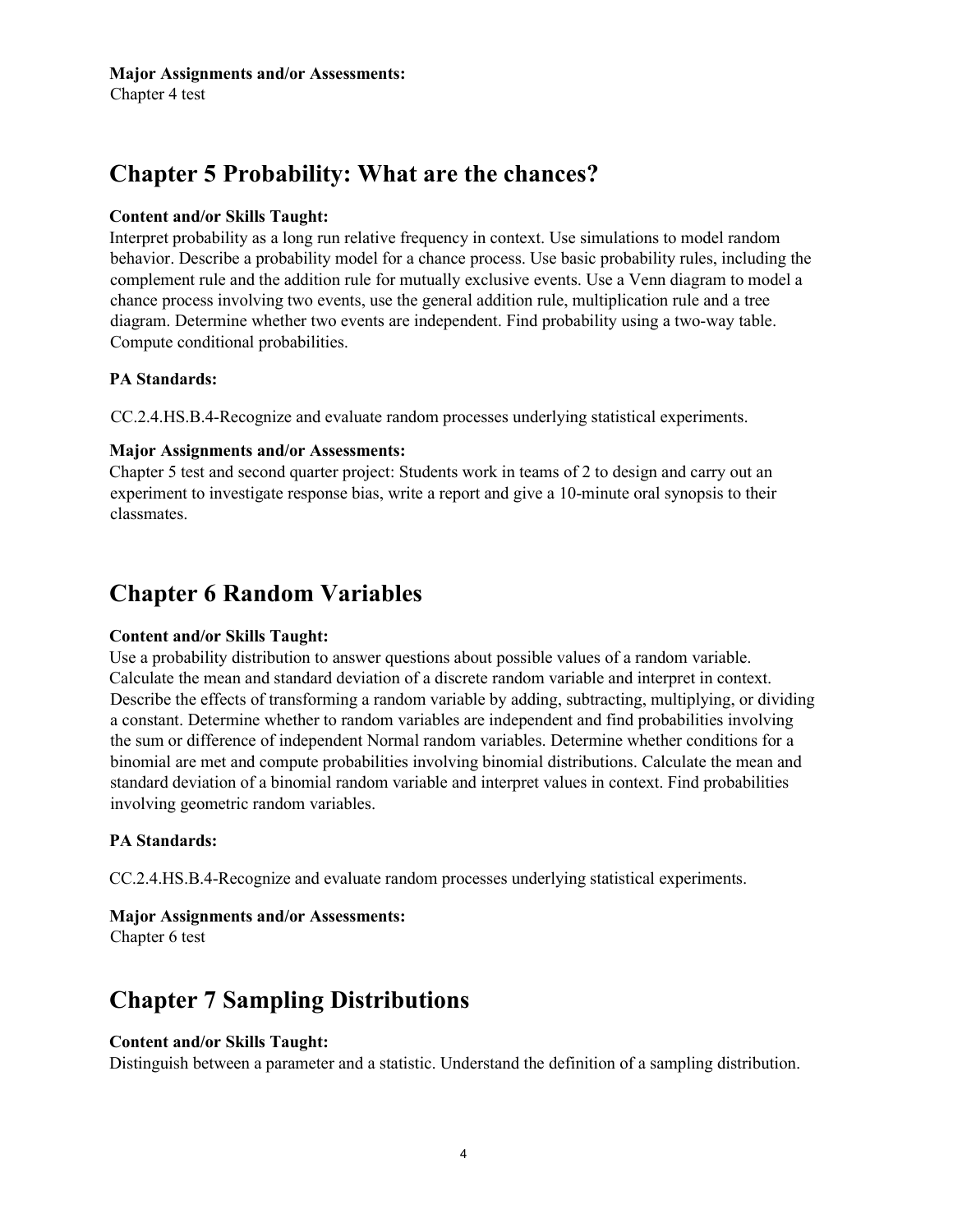Distinguish between population distribution, sampling distribution, and the distribution of sample data. Determine whether a statistic is an unbiased estimator of a population parameter. Understand the relationship between sample size and the variability of an estimator. Find the mean and standard deviation of the sampling distribution of a sample proportion for an SRS of size n from a population having proportion p of successes. Check whether the 10% and Normal conditions are met in a given setting. Use Normal approximation to calculate probabilities involving. Use the sampling distribution of to evaluate a claim about a population proportion. Find the mean and standard deviation of the sampling distribution of a sample mean from an SRS of size n. Calculate probabilities involving a sample mean when the population distribution is Normal. Use the central limit theorem to help find probabilities involving a sample mean. Explain how the shape of the sampling distribution of is related to the shape of the population distribution.

**PA Standards:** CC.2.4.HS.B.2- Summarize, represent, and interpret data on two categorical and quantitative variables.

#### **Major Assignments and/or Assessments:**

Chapter 7 Test

## **Chapter 8 Estimating with Confidence**

#### **Content and/or Skills Taught:**

Interpret a confidence level. Interpret a confidence interval in context. Understand that a confidence interval gives a range of plausible values for the parameter. Understand why each of the three inference conditions- Random, Normal, and Independent is important. Explain how practical issues like non-response, under coverage and response bias can affect the interpretation of a confidence interval. Construct and interpret a confidence interval for a population proportion. Determine critical values for calculating a confidence interval using a table or your calculator.

**PA Standards:** CC.2.4.HS.B.5 - Make inferences and justify conclusions based on sample surveys, experiments, and observational studies.

#### **Major Assignments and/or Assessments:**

Chapter 8 Test

# **Chapter 9 Testing a Claim**

#### **Content and/or Skills Taught:**

Students will be able to: State correct hypotheses for a significant test about a population proportion or mean. Interpret P-values in context. Interpret a Type I error and a Type II error in context, and give the consequences of each. Understand the relationship between the significant level of a test, P(type II error) and power. Check conditions for carrying out a test about a population proportion. Check conditions for carrying out a test about a population mean. If conditions are met, conduct a significance test about a population proportion. Use a confidence interval to draw a conclusion for a two-sided test about a population mean. If conditions are met, conduct a one sample t-test about a population mean. Recognize paired data and use one sample t procedures to perform significance tests for such data.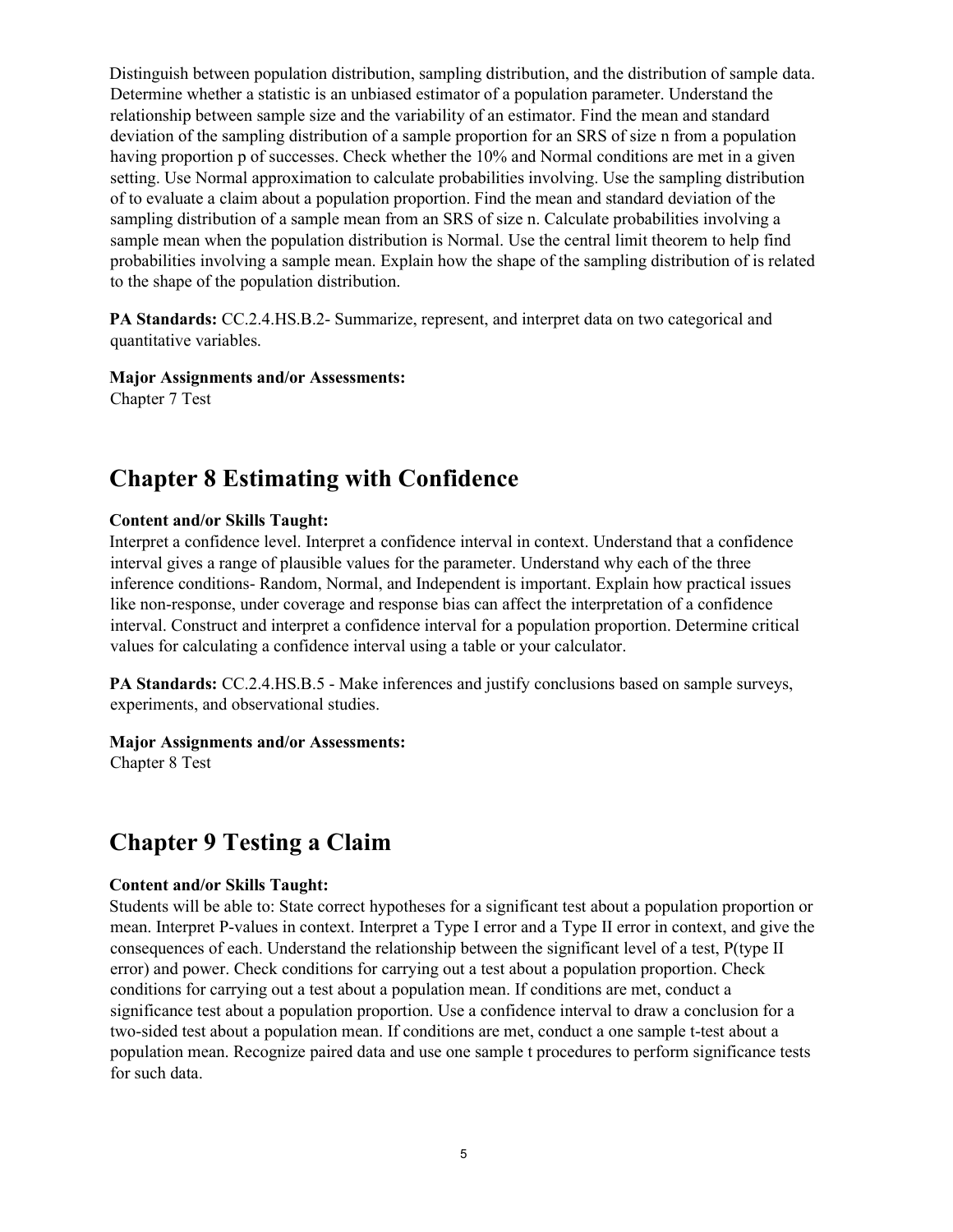**PA Standards:** CC.2.4.HS.B.5 - Make inferences and justify conclusions based on sample surveys, experiments, and observational studies.

**Major Assignments and/or Assessments:** 

Chapter 9 test

# **Chapter 10 Comparing two Populations or Groups**

#### **Content and/or Skills Taught:**

Describe the Characteristics of the sampling distribution of p-hat - p-hat and calculate the probabilities. Determine whether the conditions for performing inference are met. Construct and interpret a confidence interval to compare two proportions. Interpret the results of inference procedures in a randomized experiment. Describe the characteristics of the sampling mean generated by the difference of two sample means and calculate probabilities. Use two sample t procedures to compare two means based on summary statistics and from raw data. Interpret the standard computer output from the tests. Perform a significance test to compare two means. Check conditions for using two sample t procedures in a randomized experiment. Interpret the results of inference procedures in a randomized experiment. Determine the proper inference procedures to use in a given setting.

**PA Standards:** CC.2.4.HS.B.5 - Make inferences and justify conclusions based on sample surveys, experiments, and observational studies.

#### **Major Assignments and/or Assessments:**

Chapter 10 test

# **Chapter 11 Inference for Distributions of Categorical Data**

### **Content and/or Skills Taught:**

Students will be able to: Know how to compute expected counts, conditional distributions, and contributions to the chi-square statistic. Check the random, large sample size, and independent conditions before performing a chi-square test. Use chi-square goodness of fit test to determine whether sample data are consistent with specified distribution of a categorical variable. Examine individual components of the chi-square statistic as part of a follow-up analysis. Check the Random, Large sample size, and independent conditions before performing a chi-square test. Use a chi-square test for homogeneity to determine whether the distribution of a categorical variable differs for several populations or treatments. Interpret computer output for a chi-square test based on a two-way table. Examine individual components of the chi-square statistic as part of a follow up analysis. Show that the two-sample z test for comparing two proportions and the chi-square test for a 2-by-2 two-way table give equivalent results. Check the Random, Large Sample size and Independent conditions before performing a chi-square test. Use a chi-square test of association/independence to determine whether there is convincing evidence of an association between two categorical variables. Interpret computer output for a chi-square test based on a two-way table. Examine individual components of the chisquare statistic as part of a follow-up analysis. Distinguish between the three types of chi-square tests.

**PA Standards:** CC.2.4.HS.B.5 - Make inferences and justify conclusions based on sample surveys, experiments, and observational studies.